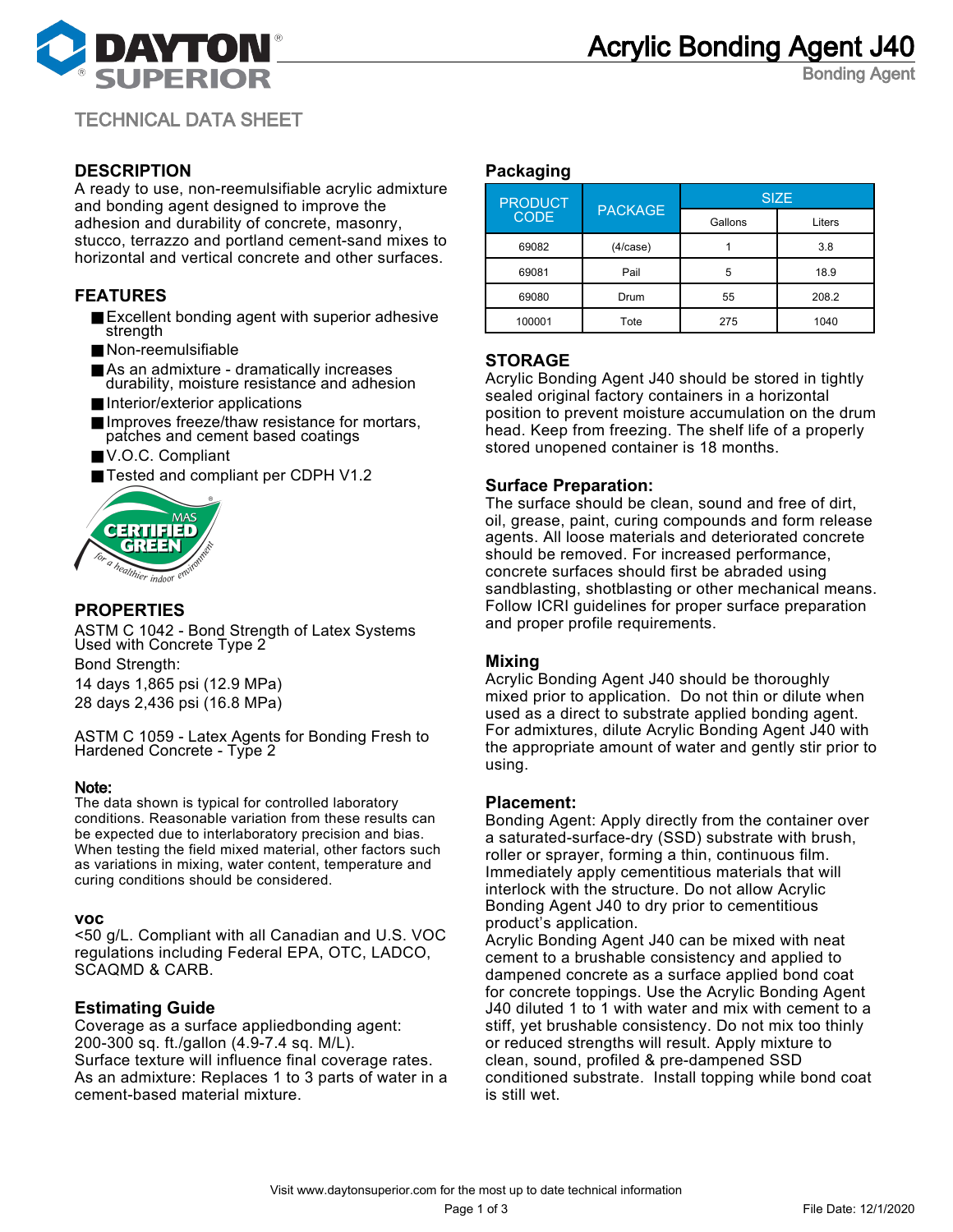

Bonding Agent

TECHNICAL DATA SHEET

## **Bonding Admixture:**

Acrylic Bonding Agent J40 can be diluted with up to 3 parts of potable water. For increased performance and durability, mix the Acrylic Bonding Agent J40 at a 2:1 or 1:1 ratio. For use as an admixture with Dayton Superior repair mortars, refer to the repair mortars data sheet for instructions. Blend the Acrylic Bonding Agent J40 with the appropriate amount of water, then measure out the correct amount of the diluted Acrylic Bonding Agent J40 for the cement based material being mixed. Do not over water cement based mixes as lower strengths will result. Do not over mix or use high speed mixing equipment. Typical application steps will be to first bring the substrate to a pre-dampened SSD condition, followed by application of a scrub coat of the cement based material blended with the diluted Acrylic Bonding Agent J40. The mixed material is then placed onto the scrub coat while the scrub coat is still wet.

# **CURING**

After initial set of cement based materials, cure in accordance with industry standards or per the cement based material manufacture's recommendations, especially in rapid drying conditions.

# **CLEAN UP**

Tools and equipment use clean, soapy water

## **LIMITATIONS**

## **FOR PROFESSIONAL USE ONLY**

Do not apply over frozen surfaces.

Do not apply to slick surfaces.

Not recommended for use as an additive in air entrained concrete.

Do not apply where excessive hydrostatic pressure is present.

Acrylic Bonding Agent J40 is not recommended as a waterproofing agent.

After application, protect Acrylic Bonding Agent J40 film from dirt and other job site contaminants.

Do not allow Acrylic Bonding Agent J40 to dry prior to cementitious product's application

Surface and ambient temperatures must be a minimum of 40°F (4°C). Maintain 40°F (4°C) as a minimum temperature for 48 hours

## **PRECAUTIONS**

#### **READ SDS PRIOR TO USING PRODUCT**

- Use with adequate ventilation
- Wear protective clothing, gloves and eye protection (goggles, safety glasses and/or face shield)
- Keep out of the reach of children
- Do not take internally
- In case of ingestion, seek medical help immediately
- May cause skin irritation upon contact, especially prolonged or repeated. If skin contact occurs, wash immediately with soap and water and seek medical help as needed.
- If eye contact occurs, flush immediately with clean water and seek medical help as needed
- Dispose of waste material in accordance with federal, state and local requirements

## **MANUFACTURER**

Dayton Superior Corporation 1125 Byers Road Miamisburg, OH 45342 Customer Service: 888-977-9600 Technical Services: 877-266-7732 Website: www.daytonsuperior.com

# **WARRANTY**

Dayton Superior Corporation ("Dayton") warrants for 12 months from the date of manufacture or for the duration of the published product shelf life, whichever is less, that at the time of shipment by Dayton, the product is free of manufacturing defects and conforms to Dayton's product properties in force on the date of acceptance by Dayton of the order. Dayton shall only be liable under this warranty if the product has been applied, used, and stored in accordance with Dayton's instructions, especially surface preparation and installation, in force on the date of acceptance by Dayton of the order. The purchaser must examine the product when received and promptly notify Dayton in writing of any non-conformity before the product is used and no later than 30 days after such nonconformity is first discovered. If Dayton, in its sole discretion, determines that the product breached the above warranty, it will, in its sole discretion, replace the non-conforming product, refund the purchase price or issue a credit in the amount of the purchase price. This is the sole and exclusive remedy for breach of this warranty. Only a Dayton officer is authorized to modify this warranty. The information in this data sheet supersedes all other sales information received by the customer during the sales process. THE FOREGOING WARRANTY SHALL BE EXCLUSIVE AND IN LIEU OF ANY OTHER WARRANTIES, EXPRESS OR IMPLIED, INCLUDING WARRANTIES OF MERCHANTABILITY AND FITNESS FOR A PARTICULAR PURPOSE, AND ALL OTHER WARRANTIES OTHERWISE ARISING BY OPERATION OF LAW, COURSE OF DEALING, CUSTOM, TRADE OR OTHERWISE.